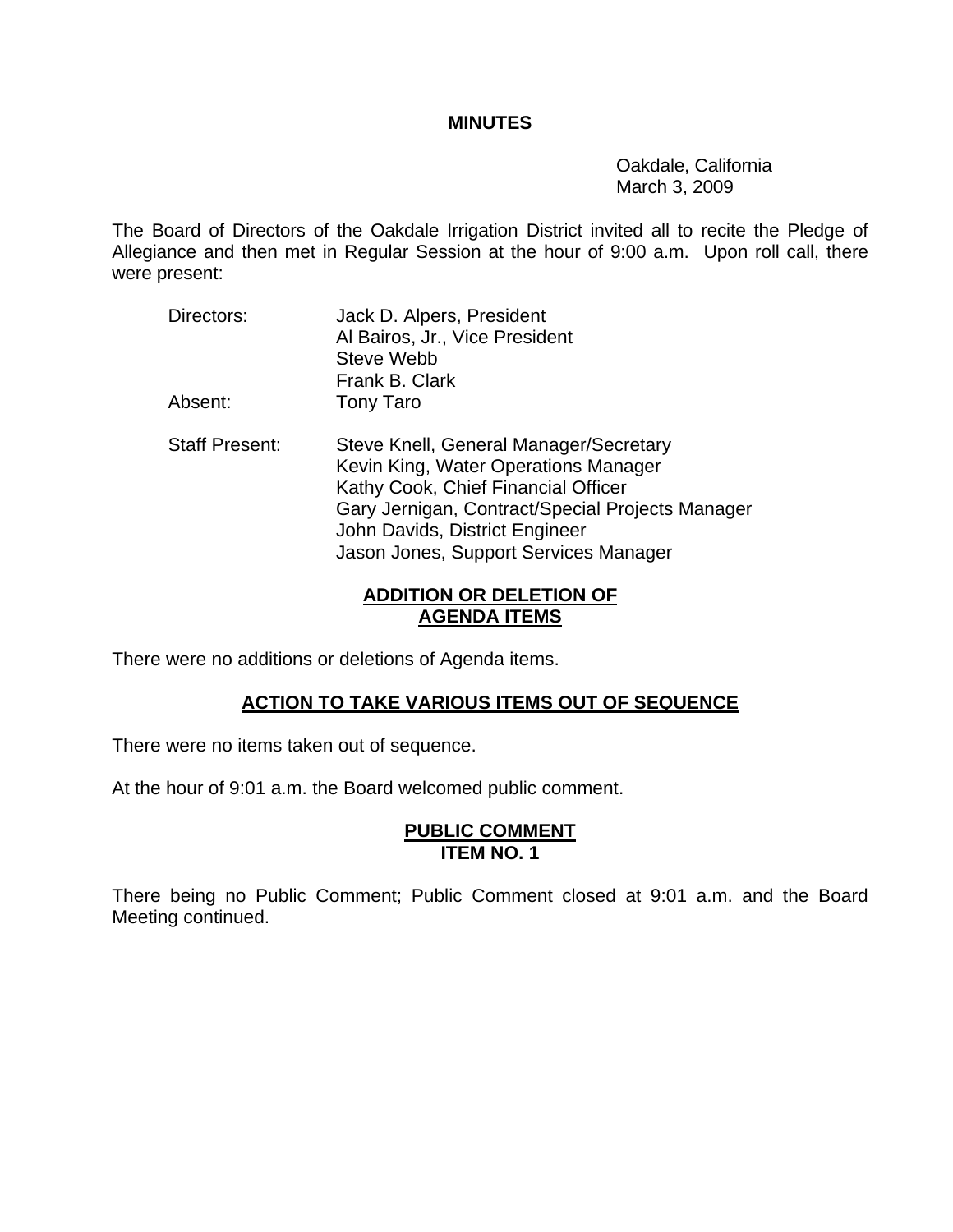#### **CONSENT ITEMS ITEM NOS. 2, 3, 4, 5, 6, 7, 8, 9**

#### **ITEM NO. 2 APPROVE THE BOARD OF DIRECTORS' MINUTES OF THE REGULAR MEETING OF FEBRUARY 17, 2009 AND RESOLUTION NOS. 2009-08, 2009-09, 2009-10, 2009-11, and 2009-12**

A motion was made by Director Bairos, seconded by Director Webb, and unanimously supported to approve the Board of Directors' Minutes of the Regular Meeting of February 17, 2009 and Resolution Nos. 2009-08, 2009-09, 2009-10, 2009-11, and 2009-12.

#### **ITEM NO. 3 APPROVE OAKDALE IRRIGATION DISTRICT STATEMENT OF OBLIGATIONS**

A motion was made by Director Bairos, seconded by Director Webb, and unanimously supported to approve the Oakdale Irrigation District Statement of Obligations.

## **ITEM NO. 4 APPROVE GENERAL SERVICES AGREEMENTS FOR VARIOUS VENDORS AND CONTRACTORS (IT SOLUTIONS, B.J.'S CONSUMERS CHOICE PEST CONTROL, AND SPRAY & SONS JANITORIAL AND CARPET)**

A motion was made by Director Bairos, seconded by Director Webb, and unanimously supported to approve the General Services Agreements for various vendors and contractors (IT Solutions, B.J.'S Consumers Choice Pest Control, and Spray & Sons Janitorial and Carpet).

#### **ITEM NO. 5 APPROVE PROFESSIONAL SERVICES AGREEMENT WITH PROVOST & PRICHARD ENGINEERING GROUP**

A motion was made by Director Bairos, seconded by Director Webb, and unanimously supported to approve the Professional Services Agreement with Provost & Prichard Engineering Group.

## **ITEM NO. 6 APPROVE PROFESSIONAL SERVICES AGREEMENT WITH DAMRELL, NELSON, SCHRIMP, PALLIOS, PACHER & SILVA**

A motion was made by Director Bairos, seconded by Director Webb, and unanimously supported to approve the Professional Services Agreement with Damrell, Nelson, Schrimp, Pallios, Pacher & Silva.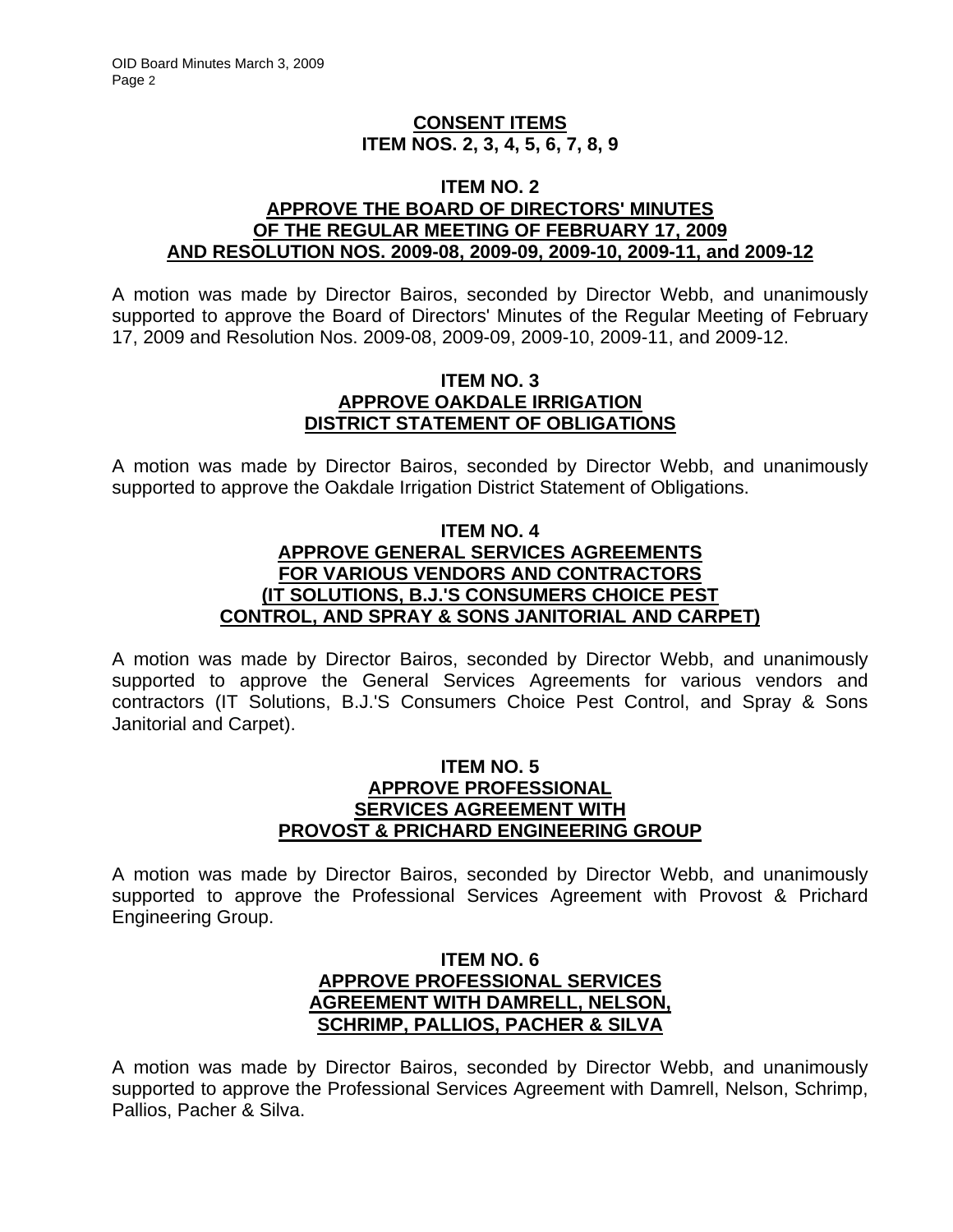# **ITEM NO. 7 APPROVE CHANGE ORDER NO. 2 TO CONSTRUCTION CONTRACT WITH TEICHERT CONSTRUCTION FOR LITTLE JOHN CREEK DAM REHABILITATION PROJECT**

A motion was made by Director Bairos, seconded by Director Webb, and unanimously supported to approve Change Order No. 2 to Construction Contract with Teichert Construction for Little John Creek Dam Rehabilitation project.

#### **ITEM NO. 8 APPROVE REJECTION OF CLAIMS FOR DAMAGES FILED BY IMPROVEMENT DISTRICT NO. 52 LANDOWNERS**

A motion was made by Director Bairos, seconded by Director Webb, and unanimously supported to reject the claims filed by Improvement District No. 52 Landowners.

# **ITEM NO. 9 APPROVE RESOLUTIONS ACCEPTING THE MEMORANDUM OF UNDERSTANDING WITH THE CONFIDENTIAL EMPLOYEES AND EXEMPT SUPERVISORY EMPLOYEES**

A motion was made by Director Bairos, seconded by Director Webb, and unanimously supported to approve the Resolutions Accepting the Memorandum of Understanding with the Confidential Employees and Exempt Supervisory Employees.

# **ACTION CALENDAR ITEMS NOS. 10, 11, 12, 13, 14, 15, 16**

# **ITEM NO. 10 REVIEW AND TAKE POSSIBLE ACTION TO AMEND AND EXTEND THE EXISTING SCHWARTZ SUBDIVISION WILL SERVE LETTER**

The developer of the Schwartz Subdivision is requesting an extension of the Will Serve Letter for an additional two years as described in Section 10 of the current Will Serve Letter issued on March 6, 2007.

The developer has finished negotiations with the Improvement District No. 46 committee and membership over the terms and conditions required to de-annex the properties in question from within the boundaries of the improvement district.

A motion was made by Director Clark, seconded by Director Bairos, and unanimously supported to amend and extend the existing Schwartz Subdivision Will Serve Letter.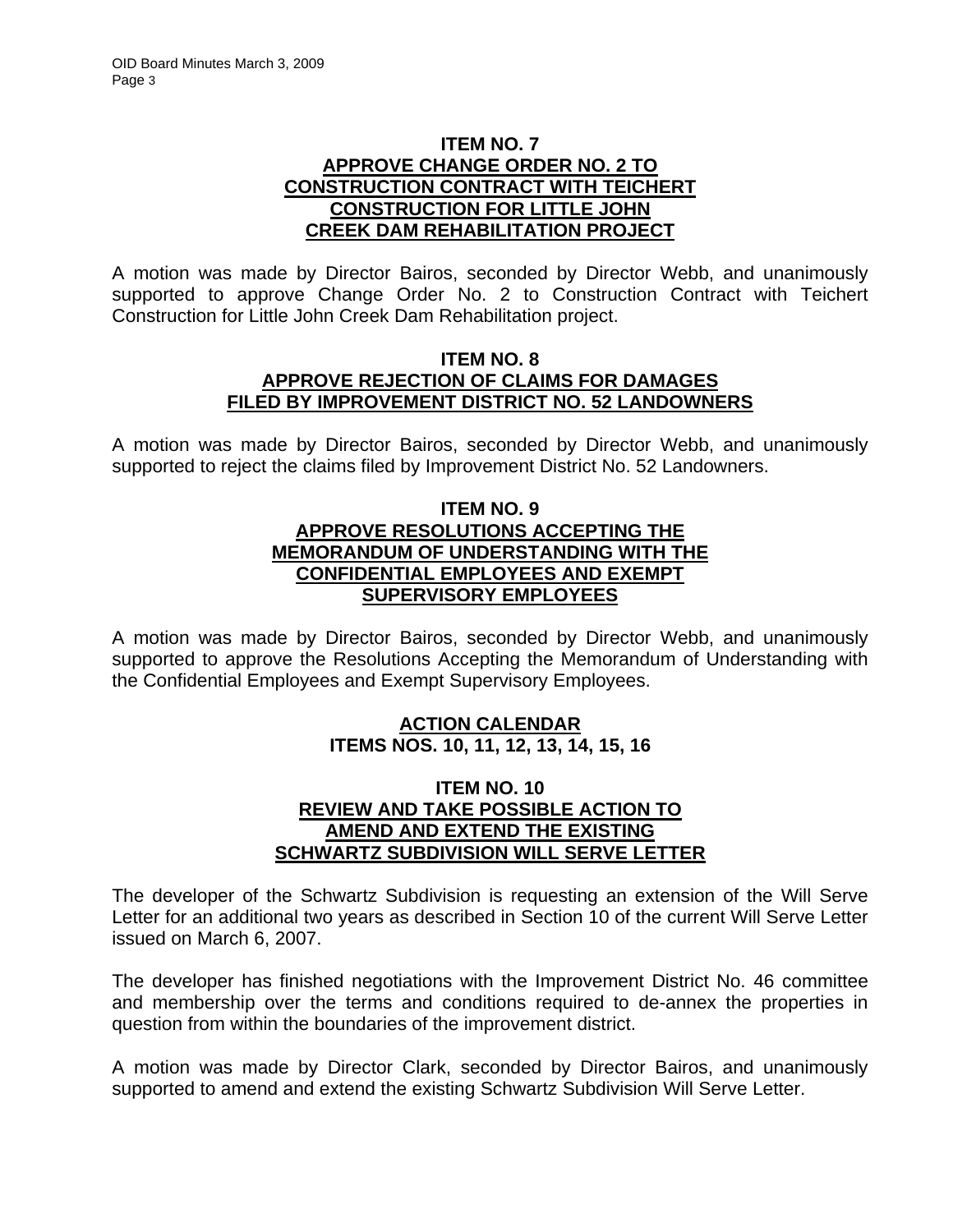#### **ITEM NO. 11 REVIEW AND TAKE POSSIBLE ACTION ON AVAILABILITY OF SURPLUS WATER FOR ANNEXATIONS**

Section 2.2 of the District's Annexation Policy ". . . reserves the right to accept or reject all Applications for Annexation based on a case-by-case determination of the availability of District conveyance capacity and surface water supplies to provide irrigation service and the need for subsurface and terminal agricultural water return flow drainage."

Because of past annexation pressures, the Board has opted to review the availability of water for annexations on a yearly basis. Under the District's *Guiding Principles for Use of Surplus Water and Service Area Expansion*, adopted by the Board in October 2006, the requirement to expand into the SOI shall not negatively impact existing OID customers as it relates to water supply reliability, cost of service, availability of service, etc. Additionally, LAFCO requires "certainty" that expansion of services does not negatively impact current customers before they would consider any annexations to an irrigation district.

Under those standards, staff finds that there is no surplus water available for annexations and that any proposed annexations that require additional water supplies would negatively impact OID's existing customer base by diminishing their water supply reliability and increasing OID's cost of service.

A motion was made by Director Clark, seconded by Director Bairos, and unanimously supported that there is no surplus water available for annexations and that letters should be sent to all applicants who have applied for annexation into the District advising them that their applications have been denied and they need to re-file their request for annexation on a yearly basis.

#### **ITEM NO. 12 REVIEW AND TAKE POSSIBLE ACTION ON AVAILABILITY OF SURPLUS WATER FOR OUT-OF-DISTRICT LANDS**

As provided by policy, OID makes a determination on the availability of "surplus" surface irrigation water for "out-of-District" annual agreements at the first board meeting in March. Staff and Water Counsel have never supported the practice of making available out-ofdistrict water and have pointed out the disadvantages of making such a program available.

The allowing of out-of-district water and having a use exceedance in entitlement is a risk to OID's water right. The allowing of out-of-district water and not requiring compliance with CEQA is a legal risk to the district. To staff, these risks to OID exceed the benefit of the program.

OID does not make Out-of-District Applications available until the Board determines if it will offer a program. Staff does feel that agreements need to be offered to Conde Farms and the Army Corps of Engineers. Conde Farms is in the process of finalizing annexation for the parcel in question. If the Board decided not to supply water to the Conde's due to lack of supply, the Board runs the risk of being contradictory to the ascertainment that we can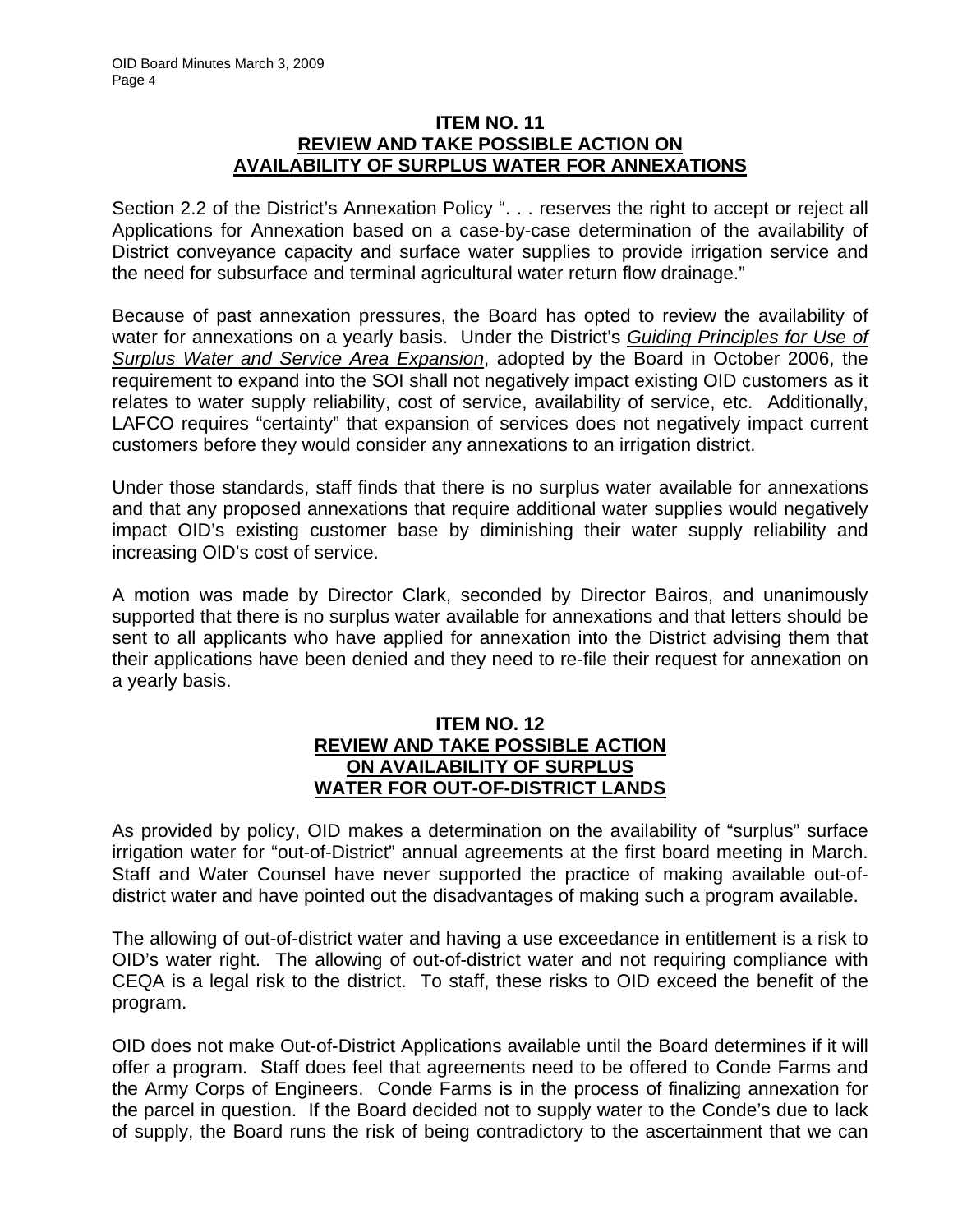supply them water without impact to existing customers. The Army Corps property in question is the Orange Blossom Park. The park is within the District's service area, however due to certain provisions in the Water Code; federal facilities are not permitted to be under the jurisdiction of an irrigation district. However, federal facilities are allowed to contract with other agencies for service, in this case irrigation water from OID.

Staff recommends making agreements available only to Conde Farms and the Army Corps of Engineers for water year 2009.

A motion was made by Director Webb, seconded by Director Bairos, and unanimously supported that there is no surplus water for out-of-district lands except for Conde Farms and Army Corps of Engineers.

#### **ITEM NO. 13 REVIEW AND TAKE POSSIBLE ACTION ON RESOLUTION SETTING 2009 WATER RATES FOR IRRIGATION OF LANDS OUTSIDE OAKDALE IRRIGATION DISTRICT BOUNDARIES**

As provided for in the District's Agreement for Irrigation of Lands Outside District Boundaries, surplus irrigation water is determined to be available (surplus) or not at the first meeting in March. Rates for the delivery of water to lands outside district boundaries are set before the determination of surplus water, hence the purpose of this agenda item.

Based on the attached rate analysis, the "unsubsidized" rate for water in 2009 is recommended to be the full service cost of;

- $\geq$  \$68 per acre foot (flow rate) or
- $\geqslant$  \$337 per acre

In 2008, the per-acre charge for out-of-district water was as follows:

- $\geq$  \$19.59 per acre foot, or
- $\triangleright$  \$79.30 per acre for those landowners owning less than 10 acres, and
- $\geq$  \$62.40 per acre for those landowners owning 10 acres or larger.

The Board is requested to set a rate for the *per acre* receipt of water and a *per acre-foot* rate for all applicants who are required to pay for the volume of out-of-district water they receive.

A motion was made by Director Webb, seconded by Director Clark, and unanimously supported to approve the Resolution Setting 2009 Water Rates for Irrigation of Lands Outside Oakdale Irrigation District Boundaries with no changes made to the water rates.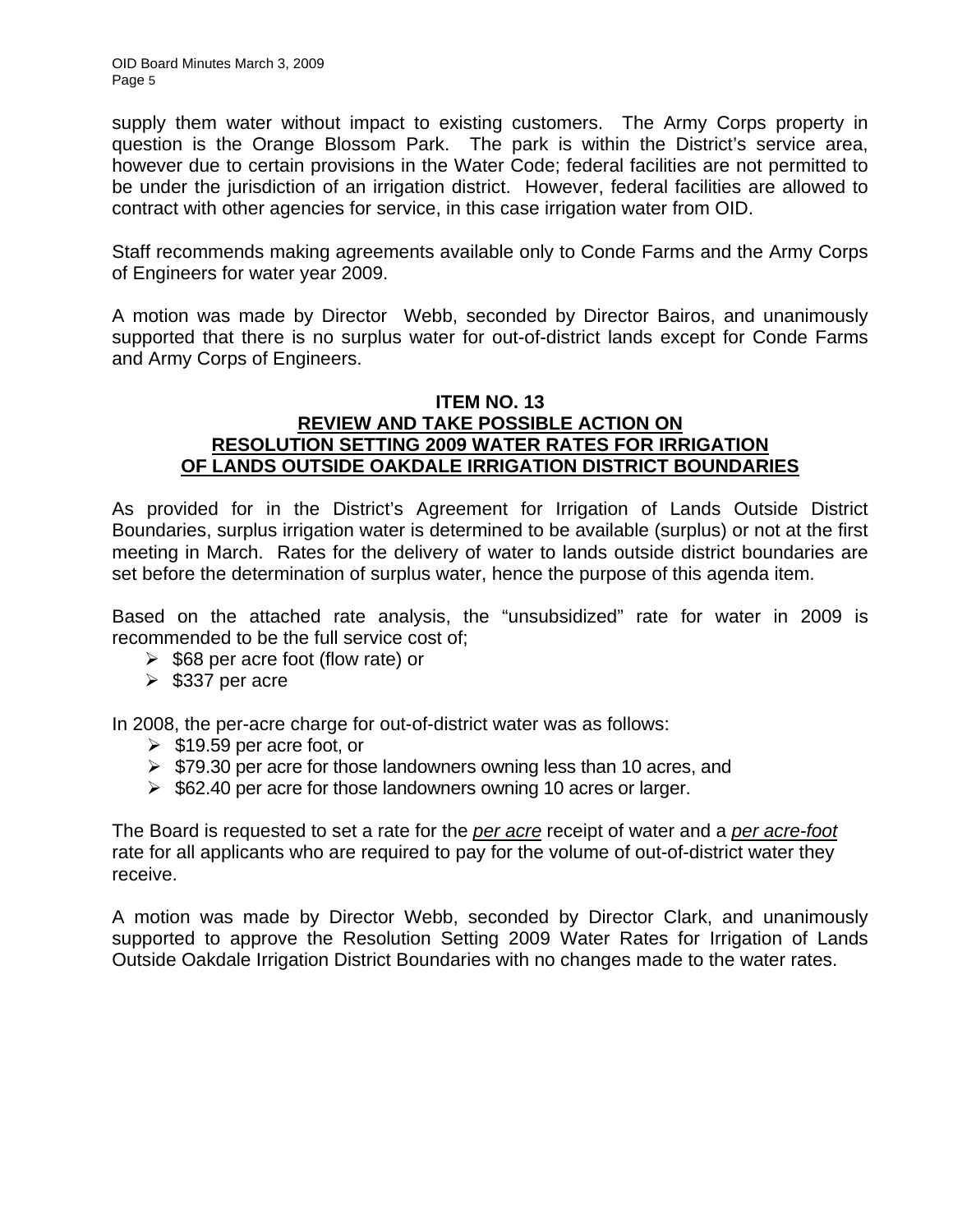#### **ITEM NO. 14 REVIEW AND TAKE POSSIBLE ACTION ON THE START OF THE 2009 WATER SEASON**

The start of the irrigation season is predicated on three criteria:

- 1. Water Availability
	- a. The results from the March  $1<sup>st</sup>$  snow survey and the subsequent Bureau forecast are not available yet. Staff believes that it is premature to make any assumptions about water supply and availability until after the reports are available.
- 2. Soil Moisture/Crop Demand
	- a. The late February precipitation was significant enough to bring soil moisture content within the District to field capacity. With the soil/water profile full there is no need to start deliveries now until after March  $17<sup>th</sup>$ . We will continue to monitor soil moisture and recommend the start of the irrigation season based on its depletion.
- 3. System Readiness.
	- a. Tri-Dam is currently still working at Lake Tulloch and have asked for SSJID and OID to defer diversions until after March  $9<sup>th</sup>$ .
	- b. OID's Capital Improvement Projects are near completion however some projects are not anticipated to be finished until after March  $6<sup>th</sup>$ .

Based on the information presented above Staff recommends that the Board defer action on this item until the March  $17<sup>th</sup>$  Board meeting.

No action was taken and this matter was deferred until the March 17, 2009 Board meeting.

#### **ITEM NO. 15 REVIEW AND TAKE POSSIBLE ACTION ON PURCHASE OF TWO (2) COPIERS FOR THE DISTRICT OFFICE**

An element of the 2009 Capital Purchases budget is the replacement of the large copier (Konica) in the supply room and the small copier in the Finance Department (Toshiba).

The Konica Copier in the front office was purchased in May of 2003. The District asked three vendors to provide quotes; IKON (Ricoh), Smile (Sharp), and CA Redding (Sharp and Lanier). These quotes are set forth on the attachment. CA Redding submitted the lowest bid for the Sharp MX-7001N.

The Toshiba Copier in the finance department was purchased in July of 2000. The District asked three vendors to provide quotes; IKON (Ricoh), Smile (Sharp), and CA Redding (Lanier). These are set forth on the attachment. The CA Redding submitted the lowest bid for the Lanier LDO16.

A motion was made by Director Webb, seconded by Director Alpers, and unanimously supported to purchase the Sharp MX-7001N and the Lanier LDO16 from CA Redding.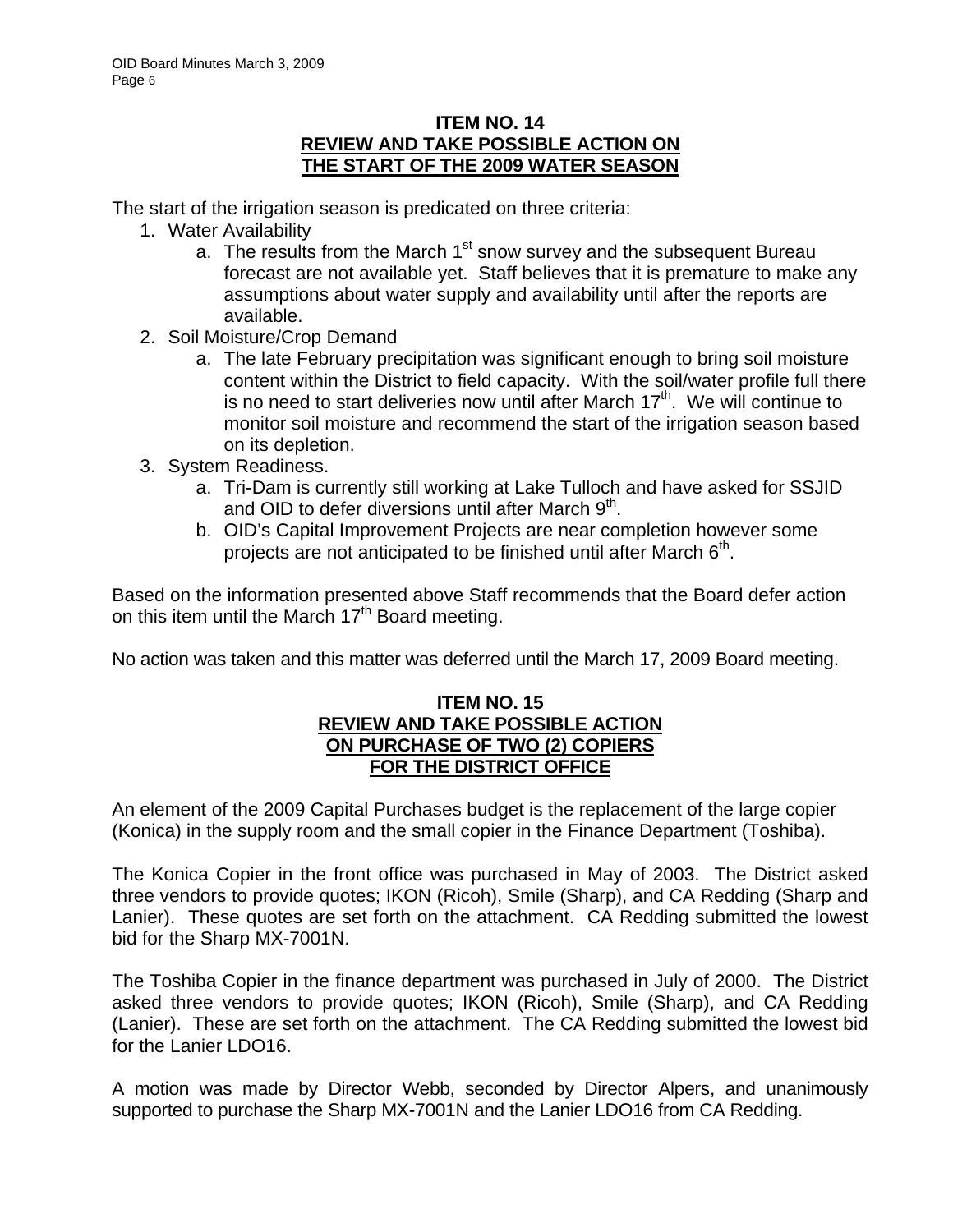## **ITEM NO. 16 REVIEW AND TAKE POSSIBLE ACTION TO APPROVE LEASE AGREEMENT FOR WIDE FORMAT COPIER, SCANNER AND PRINTER**

The Oakdale Irrigation District (OID) Engineering Department has determined that a wide format copier scanner is a necessary piece of equipment to allow three (3) primary functions to occur:

- $\triangleright$  The review, mark-up and distribution of construction documents received from outside engineering firms for OID engineering projects requires multiple copies to be produced in-house.
- $\triangleright$  The ability to reproduce existing engineering maps and drawings is currently done on a blue-print machine which should be phased out because of the ammonia-based (hazardous material) process for copying documents. Please note that not all drawings are in a format conducive to generating reproductions from the existing blue print machine.
- $\triangleright$  The ability to scan existing fragile maps and drawings currently stored in the engineering vault to create a digital format archive has been a long-term goal of the Engineering Department that only grows in importance with the passage of every year.

The Technical Memorandum discusses a review of three (3) products that will allow OID to achieve the above-described primary functions and recommends a lease of a KIP 3100 copier, scanner and printer for a period of three (3) years. The 2009 OID budget provides for \$7,200.00 of funding for this lease as shown in the attached documentation. Staff requests Board approval to enter into said lease in accordance with that amount budgeted for 2009.

A motion was made by Director Webb, seconded by Director Bairos, and unanimously supported to lease the KIP 3100 copier, scanner, and printer from California Surveying Drafting Supply for three (3) years.

#### **ITEM NO. 17 REVIEW AND TAKE POSSIBLE ACTION TO PURCHASE THREE (3) 2009 EXTENDED CAP COMPACT PICK-UPS**

Staff has solicited bids from eleven (11) vendors. Two (2) venders responded. Steves Chevrolet and Buick quoted \$65,708.82 (including tax and license) and Haidlen Ford quoted \$56,674.98 (including tax and license). Tracy Toyota, Heritage Ford, Hillier Ford, Manteca, Ford and Mercury, American Chevrolet, Richardson Dodge, Chrysler and Jeep, Modesto Toyota, Fireside Dodge Hyundai, and Manteca Dodge did not respond. This bid was opened at 9:00 am on Tuesday, February 17, 2009.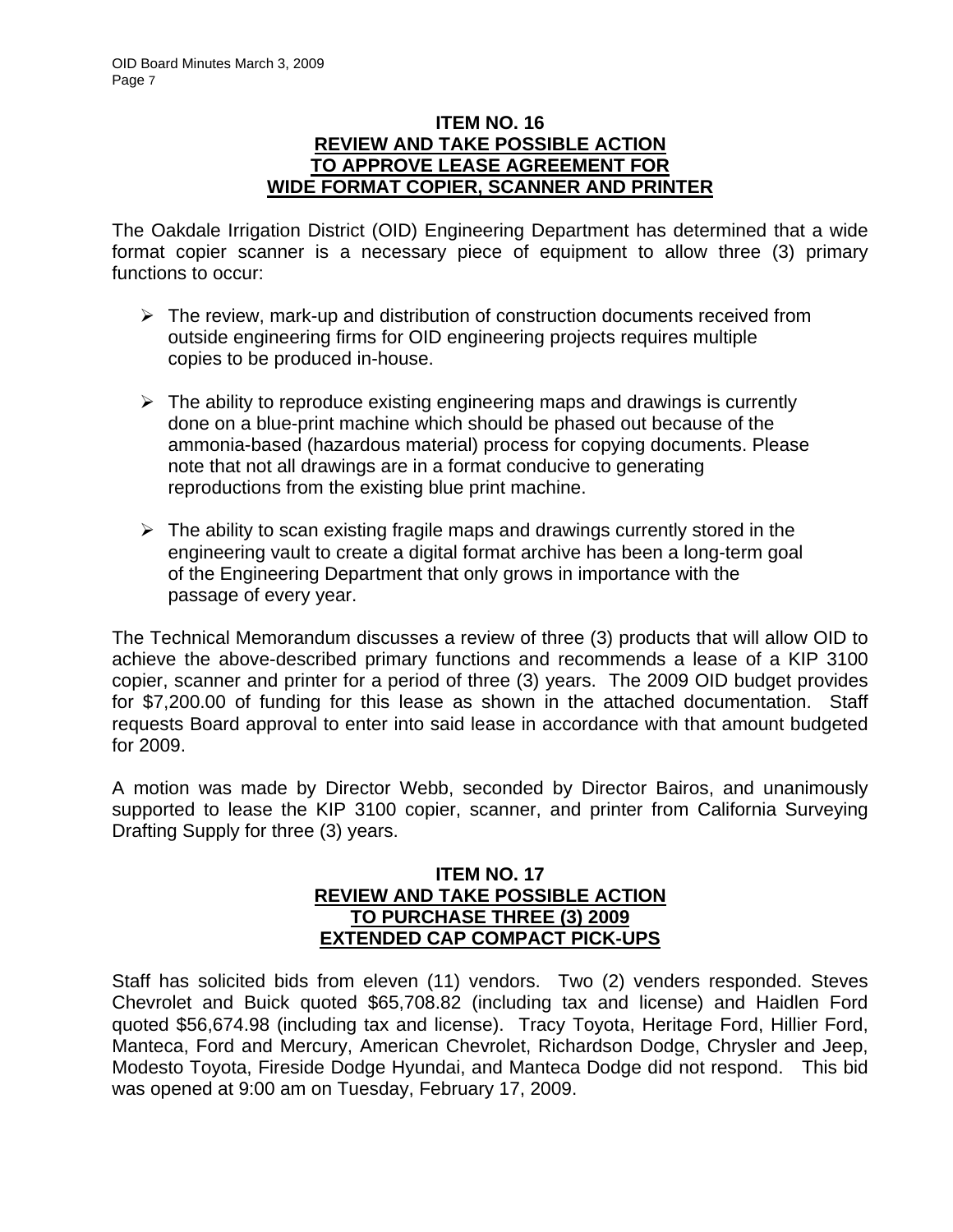Staff recommends the purchase of three (3) 2009 4X4 Extended Cab Compact Pick-ups from Haidlen Ford for \$56,674.98 (\$52,757.85 + \$3,917.13 for tax and license). The District has budgeted \$54,000 for this purchase.

The F150 DSO trucks that were purchased last year cost \$15,500 each. The compact 4 wheel drive pick-ups will cost the District \$18,892 each. Assuming a 5 mpg differential between large and small trucks; an average of \$2.75 per gallon fuel cost over the next 4 years; and 25K miles per year of driving; the estimated fuel savings is \$2,300 per year per vehicle. Average life of these vehicles is four (4) years which would equate to a total savings of \$9,200 per vehicle. It is for this reason that the \$3,000 additional cost is justified.

A motion was made by Director Webb, seconded by Director Bairos, and unanimously supported to purchase the three (3) 4x4 extended cab compact pick-ups from Haidlen Ford in the sum of \$56,675.98 plus the costs associated with adding the limited slip differential to the trucks.

## **DISCUSSION ITEMS ITEM NOS. 18, 19, 20, 21, 22**

## **ITEM NO. 18 DISCUSSION FINAL PRICING AND SALE OF BONDS BY MICHAEL ENGELBRECHT, SR., V.P., WELLS FARGO PUBLIC FINANCE WITH INPUT FROM FRANK SORIANO, PRESIDENT OF SUTTER SECURITIES**

Michel Engelbrecht, Sr., V.P., with Wells Fargo Public Finance gave a PowerPoint presentation on the pricing summary. Frank Soriano, President of Sutter Securities recapped the bonding procedure by the District.

#### **ITEM NO. 20 DISCUSSION/PRESENTATION BY CONDOR EARTH TECHNOLOGIES ON THE CAPE HORN TUNNEL REHABILITATION PROJECT**

Ron Skaggs of Condor Earth Technologies gave a PowerPoint presentation on the Cape Horn Tunnel Rehabilitation Project.

#### **ITEM NO. 19 DISCUSSION/PRESENTATION ON ANNE MARIE BERGEN ON THE SCIENCE PROGRAM**

Anne Marie Bergen gave a PowerPoint presentation on two (2) science programs she developed with the grant monies received from OID. The  $3<sup>rd</sup>$  and  $4<sup>th</sup>$  grade "Salmon Project" grows and studies the Stanislaus River Chinook Salmon. The project culminates with the release of salmon in October. The  $6<sup>th</sup>$  grade program "From River to Tap: educates kids on the areas water cycle.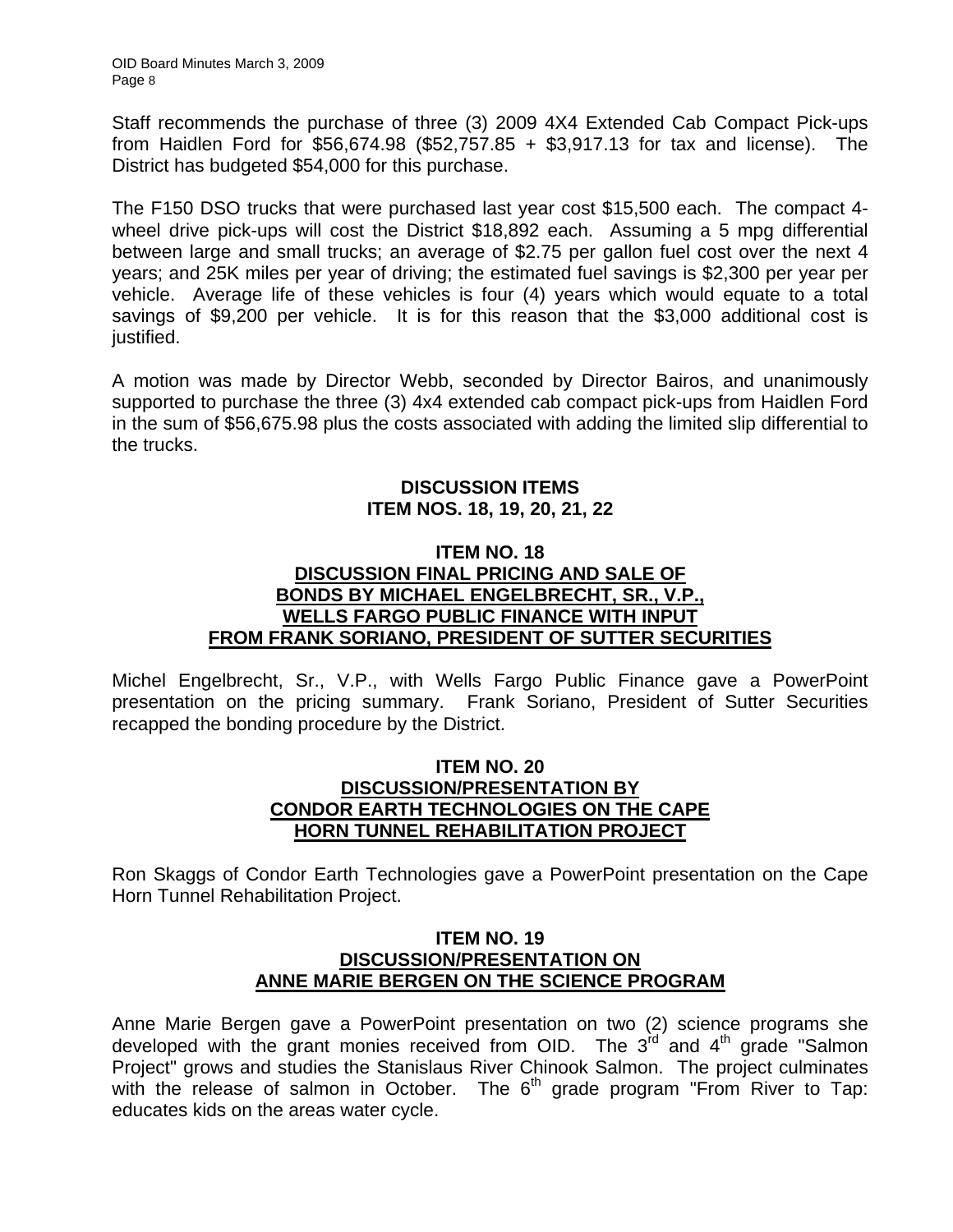## **ITEM NO. 21 DISCUSSION ON OPTIONS TO ADDRESS THOSE WHO HAVE PARCELS WHICH ARE PART IN AND PART OUT OF OID'S SERVICE AREA, YET IRRIGATING ALL LANDS WITH OID WATER**

Staff is developing a policy to deal with the current practices of the district with regard to this matter. They will brief the Board on the policy's development.

This item will be placed on the agenda as an action Item for the Board Meeting to be held on March 17, 2009

# **ITEM NO. 22 DISCUSSION ON INCENTIVES FOR GROUND IDLED FOR THE PURPOSE OF LAND CONVERSION FROM PASTURE TO TREES**

Director Alpers requested this agenda item and led the discussion. His thoughts were to forgive the water fee for one (1) season only if someone converts their land from pasture to trees. The recommendation was referred to the Water Committee for more discussions.

# **ITEM NO. 23 COMMUNICATIONS**

# A. **GENERAL MANAGERS REPORT**

# **Safety Activities**

- 1. 50 days without a lost time injury accident.
- 2. Fall Protection Training occurred on the 18th.

# **Administration Activities**

- 1. Staff met with TSM on insurance quotes and they are to select the best packages for recommendation to the district. These will be shared with the Personnel Committee and then with the employee bargaining groups.
- 2. Met with City of Oakdale staff on common goals and objectives with OID and how OID may better support these efforts that benefit us.
- 3. Provided Lori Presley and Doug Wey lunch for their successful DOT and BIT compliance report from the Highway Patrol inspection.
- 4. Working with Julia Jennes to finalize the revised PR&Rs.
- 5. Employee Drug and Alcohol Training and Harassment Training provided to employees on February 25<sup>th</sup>.
- 6. Auditors meeting on Friday the  $27<sup>th</sup>$  with the Finance Committee.
- 7. SJRG Salinity Conference call held on Friday, February  $27<sup>th</sup>$ .
- 8. Knights Ferry Mandatory Settlement Conference held on Monday, March 2<sup>nd</sup>.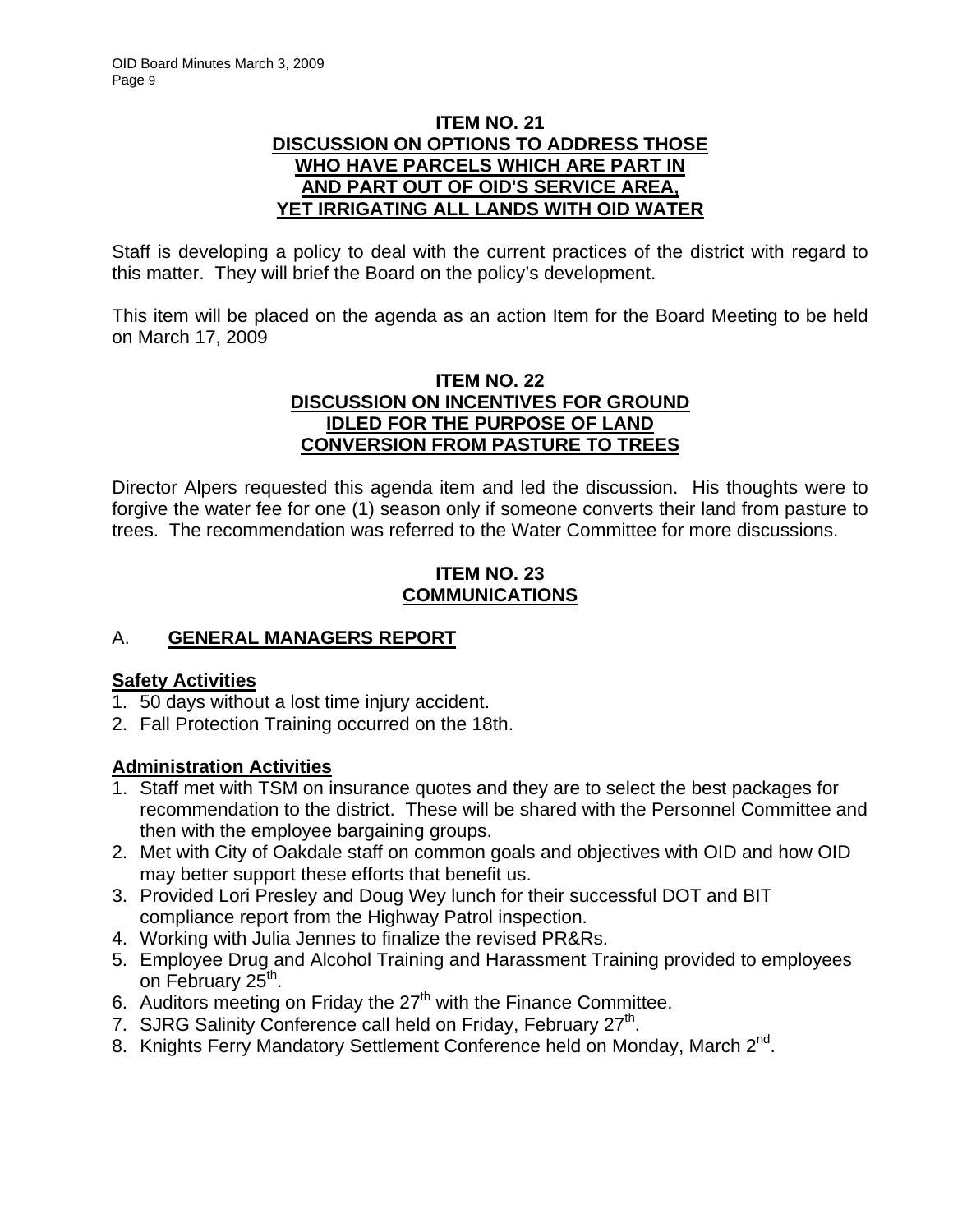# **Contract and Special Project Activities**

- 1. Cape Horn Tunnel Condor submitted the draft of the Final Project Report on February 27, 2009, which included the "As-Built" drawings. Condor Contract Close out is in progress with an anticipated close out by March 20, 2009.
- 2. Little John Creek Dam Project Final work to be completed by Sierra Controls for the SCADA system and PG&E for the power installation. PG&E had originally scheduled the work for February 23<sup>rd</sup> however, their construction department indicates the site is too wet. Both activities are schedule to be completed before the start of Water Season on or about March  $16<sup>th</sup>$ , 2009.
- 3. Riverbank/South Main Sierra Mountain completed all of the contract work and Punch List on February 23<sup>rd</sup>, 2009. Contract Close-out is in progress now.
- 4. Fairbanks/Cometa Control Structure Rehabilitation Teichert Construction completed the Punch List items on Friday, February  $27<sup>th</sup>$ , 2009. Contract Close-out is in progress now.
- 5. Fairbanks/SSJID Main Preston Pipeline completed all of the work necessary for the Water Season. Some Hand Rail modifications are required but the steel will not be available until March  $3<sup>rd</sup>$ , 2009. Also, some final grading cannot be completed until the site dries out.
- 6. South Main Canal and Tunnel Projects (CEQA) The CH2M HILL CEQA team conducted the initial site investigation on February 12, 2009 followed up with a Biological Site Investigation on February 19, 2009. The investigations focused on the Upstream Portion of the project which consists of Canal between Goodwin Dam and 2- Mile and the South Main between Tunnel 7 and Willms Siphon. The initial findings were favorable to OID with a majority of the work on an Exempt Basis. The Cultural Review is schedule for the first week in March.
- 7. South Main Canal and Tunnel Projects (Engineering) An Engineering Kick-off meeting was held with Condor on February 18<sup>th</sup> followed up a site investigation on February 23<sup>rd</sup>. These two meetings were held to determine the scope for the completion of the Engineering and Construction Documents for a proposal to be submitted to OID.
- 8. Conducted Lessons Learned meetings with Provost & Pritchard and Giuliani & Kull on the engineering and construction management of the recent projects.
- 9. Contract Administration activities on issued contracts to be renewed and/or issued, Work Releases and Change Orders for all contracts.
- 10. Project coordination with Engineering Consultants.
- 11. Construction Management and Contracts Administration manuals being developed.

# **Construction & Maintenance Activities**

- 1. Review of Job Set Up Forms
- 2. Review of Request For Work Approvals
- 3. On-going review for potential dirt sites
- 4. Various Landowner meetings
- 5. Assisting Engineering Department on upcoming Capital Projects.
- 6. Scheduled interviews for the Auto Shop Supervisor on March  $12<sup>th</sup>$  and  $13<sup>th</sup>$ .
- 7. Working on a District Drain Cleaning Program.
- 8. Installation of the Rubicon gates on in-house and outside contractor projects has been completed.
- 9. Albers I/II- 100% complete.
- 10. Dry Creek/South- 100% complete.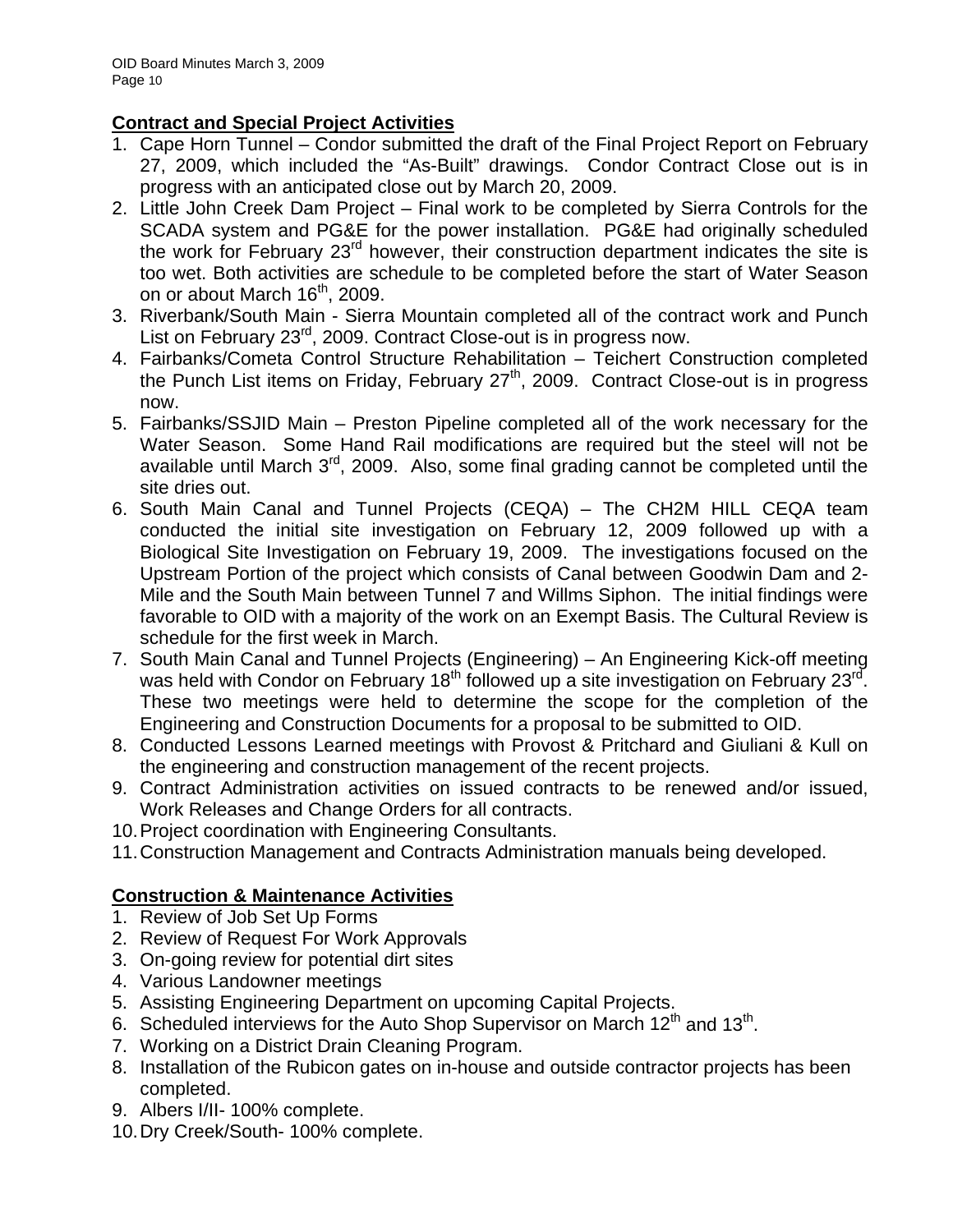11. Brady Pipeline Replacement- Demo of all existing pipe and structure's completed. Started laying pipe and building new control structure.

# **Engineering Activities**

- 1. Ongoing Suspense Forms.
- 2. Board Agenda Report preparation.
- 3. Ongoing Encroachment Agreement preparation.
- 4. Working with various Irrigation Design Companies on new turnout designs for construction this winter.
- 5. Engineering Department Staff assisting Mr. Jernigan with construction inspection activities on this winters contracted projects.
- 6. 30% design submittals for 2009/2010 Capital Projects should be in for review this week.
- 7. Design for the North Side Reservoir is underway and several meetings have been held between the Water Operations Department, Engineering Department and P&P to discuss design related issues. Should have completed design criteria report and 30% design drawings for Engineering, Water Operations and constructability review this week. DRAFT Mitigation Plan and Updated Biological Assessment were submitted to USACE and USFWS on 2/10/09. Correspondence received from USACOE on 2/24/09 stating that the plan looked "good" and that they would reinitiate Section 7 Consultation to USFWS. USFWS has two main issues thus far, the first is how we are going to minimize our impact to CTS and the second is our basis for ruling out the presence of Conservancy Fairy Shrimp within the project area. Engineering is working with CH2MHill on a response to USACOE who will facilitate review and subsequent discussions with USFWS.
- 8. Conde's CEQA resolution was approved at the 2/17/09 Board meeting and upon obtaining the necessary signatures it will be sent to G&K for filing at Stanislaus County.
- 9. Preparing various cost estimates and subsequent Requests for Work Order Approval.
- 10. Working on Goad Construction Issues with Jason Jones, Support Services Manager and G&K as it pertains to recording the Lot Line Adjustment. Settlement check delivered to Mike Ijams for his distribution on 2/10/09. Waiting for Mr. Goad's signature on the lot line adjustment and onsite meeting to discuss construction.
- 11. Water Committee meeting this afternoon to discuss DRAFT Land Acquisition Policy and outstanding Langworth Pipeline issues.
- 12. DRAFT Purchase Agreement for new deep well site (Furtado) completed and submitted to Water Operations for review.
- 13. Met with Bill Smith and Tom Gookin concerning new irrigation delivery options on Smith Parcel. Currently reviewing options with GM.

# **Water Operations Activities**

- 1. Irrigated Lands Program Annual Monitoring Report submitted to the RWQCB on Feb.  $27<sup>th</sup>$ .
- 2. Coordinating the installation of new Rubicon Flumegates
- 3. Monitoring statewide drought conditions.
- 4. Reviewing applications for vacant DSO position
- 5. Assisting Engineering with 2009 Capital Project Design Considerations
- 6. Various Landowner meetings being conducted
- 7. Water Utilities Annual nitrate testing performed in February for all Domestic Well Sites. Results indicate that nitrate levels have actually decreased.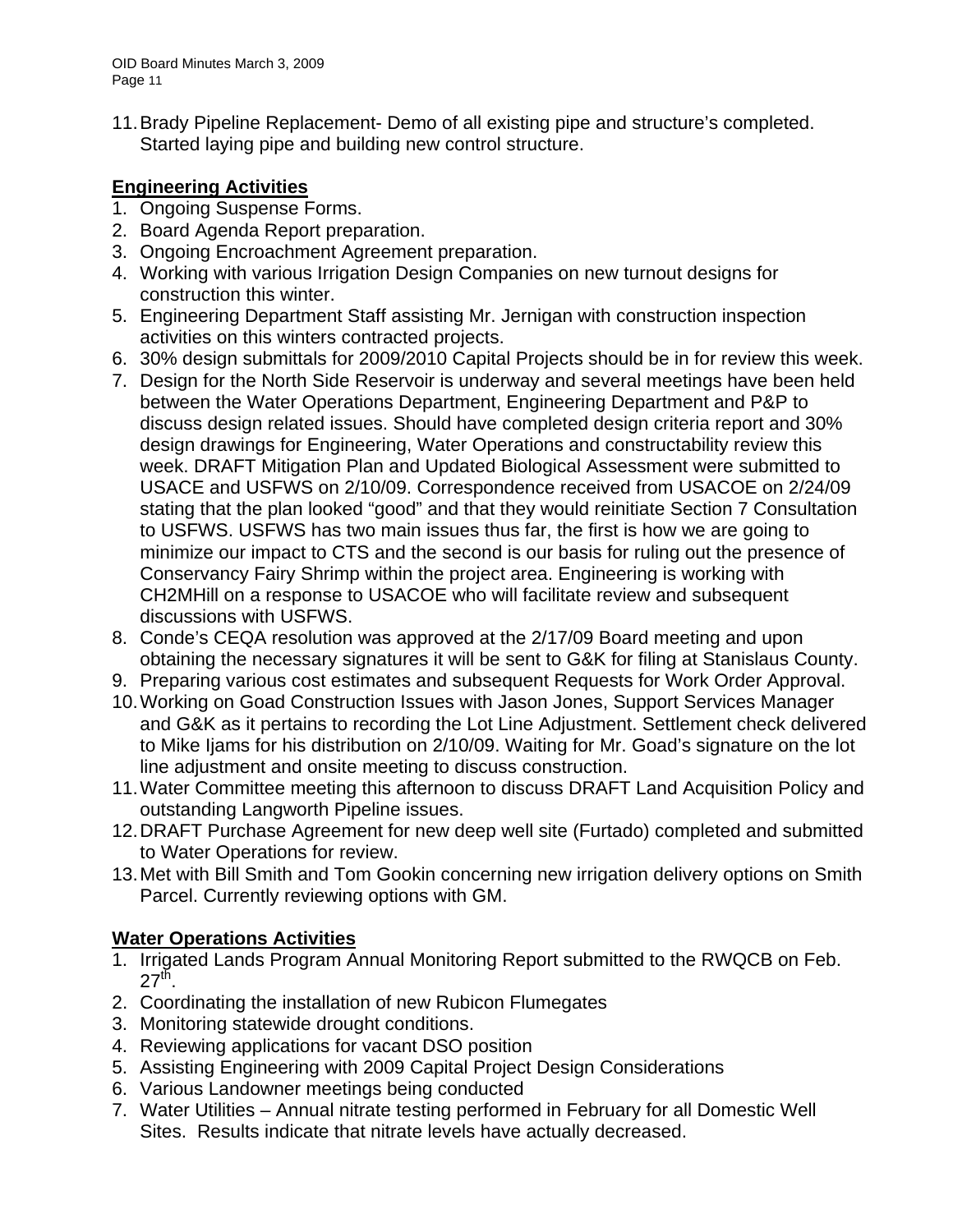- a. ID 22 Nothing to Report
- b. ID 41 Nothing to Report
- c. ID 42 Nothing to Report
- d. ID 45 & 49 Nothing to Report
- e. ID 46 Water Main failure on Feb. 12<sup>th</sup> near Dillwood & White Oak Drives. repairs have been completed. Committee Meeting held on February 25<sup>th</sup> to discuss the Pooley lot split.
- f. ID 51 Nothing to Report
- g. ID 52 Well site abandonment tabled pending possible litigation
- h. RWS Nothing to Report

# **Finance and Accounting Activities**

1. Auditors present the last two weeks and most all time devoted to that activity.

# B. **COMMITTEE REPORTS**

## Personnel Committee Meeting, March 6, 2009

¾ Discussion on 2009 Health Benefits Options

# Finance Committee Meeting, February 27, 2009

 $\triangleright$  Meeting with Auditors

Director Clark stated that the Finance Committee met with the auditors and they had good things to say about the Finance Department. They stated that all of the suggestions that were made had been implemented and they were satisfied that all of their recommendations had been met. They stated that the Finance Department is one of the best that they have dealt with in their encounters with other clients. Director Bairos added that auditors stated that the District is in the upper 10% of their clients as far as how the District's books are maintained.

# C. **DIRECTORS' COMMENTS/SUGGESTIONS**

## Director Bairos

Director Bairos had no comments.

## Director Webb

Director Webb asked if the Board members had read their Western Water Magazine last month. He stated that the Delta and the salmon that was discussed five years ago are still being pushed forward. He stated that he thinks it would be prudent for the District to get a PR campaign setting forth the District's position regarding the river and the salmon and the predator problem and why they are really not returning to the ocean. We have the material and we need to promote that information. Director Alpers stated that the River Group should handle the promotion of this information.

## Director Clark

Director Clark complimented the District and their safety program which resulted in the rebate of \$874,000 which is pretty significant.